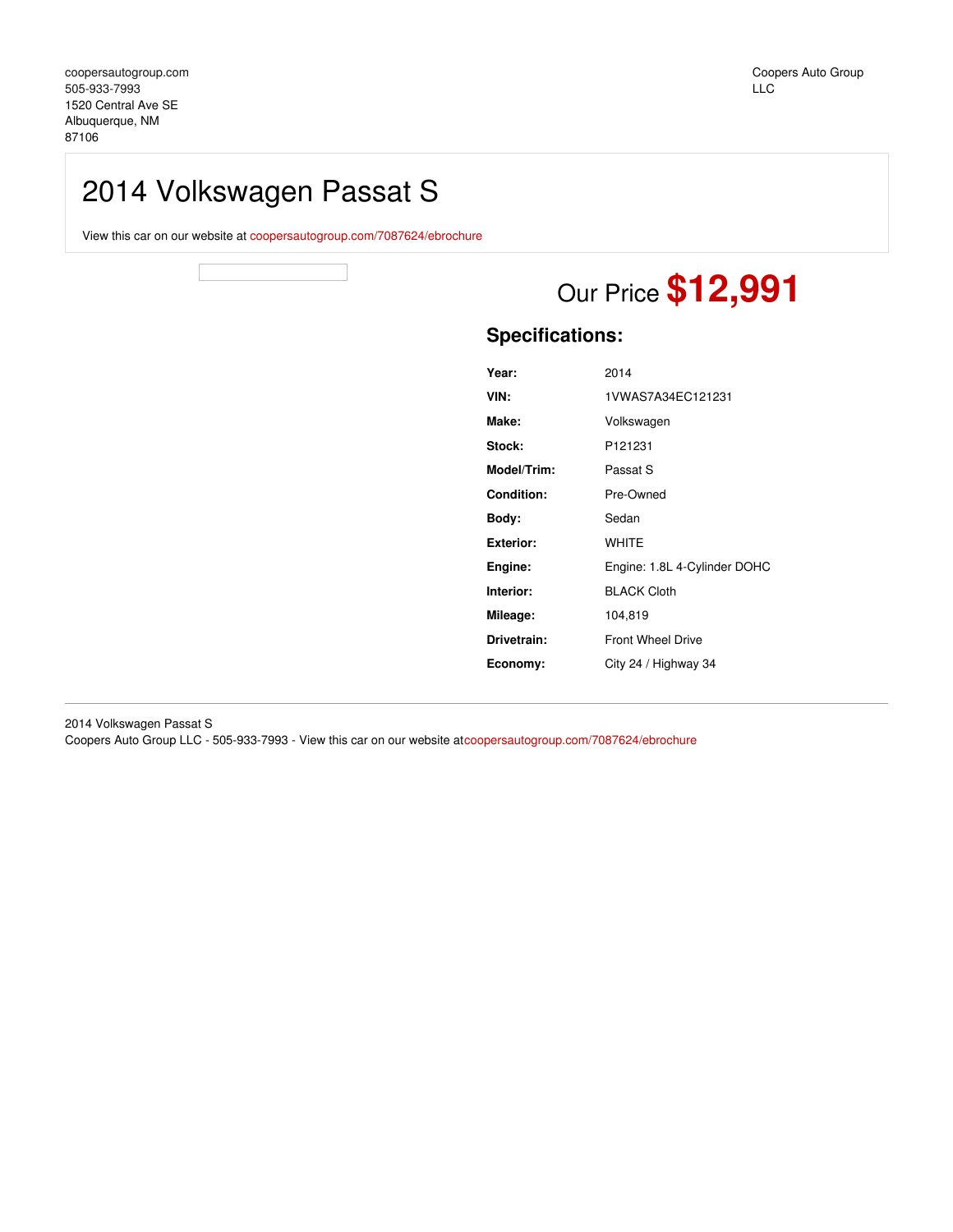

### 2014 Volkswagen Passat S

Coopers Auto Group LLC - 505-933-7993 - View this car on our website at[coopersautogroup.com/7087624/ebrochure](https://coopersautogroup.com/vehicle/7087624/2014-volkswagen-passat-s-albuquerque-nm-87106/7087624/ebrochure)

## **Installed Options**

### **Interior**

- 3 12V DC Power Outlets
- 4-Way Passenger Seat -inc: Manual Recline and Fore/Aft Movement
- 6-Way Driver Seat -inc: Manual Recline, Height Adjustment and Fore/Aft Movement
- 60-40 Folding Bench Front Facing Fold Forward Seatback Rear Seat Air Filtration
- Analog Appearance- Carpet Floor Trim- Cloth Door Trim Insert- Cloth Seating Surfaces
- Compass- Cruise Control- Day-Night Rearview Mirror- Delayed Accessory Power
- Driver And Passenger Visor Vanity Mirrors Driver Foot Rest
- FOB Controls -inc: Cargo Access- Fade-To-Off Interior Lighting
- Front Bucket Seats -inc: driver lumbar support
- Front Center Armrest and Rear Center Armrest- Front Cupholder- Front Map Lights
- Full Carpet Floor Covering- Full Cloth Headliner
- Full Floor Console w/Covered Storage, Mini Overhead Console w/Storage and 3 12V DC Power Outlets
- Gauges -inc: Speedometer, Odometer, Engine Coolant Temp, Tachometer, Trip Odometer and Trip Computer
- HVAC -inc: Underseat Ducts- Immobilizer III Engine Immobilizer
- Instrument Panel Covered Bin, Driver / Passenger And Rear Door Bins
- Interior Trim -inc: Metal-Look Instrument Panel Insert, Metal-Look Door Panel Insert, Metal-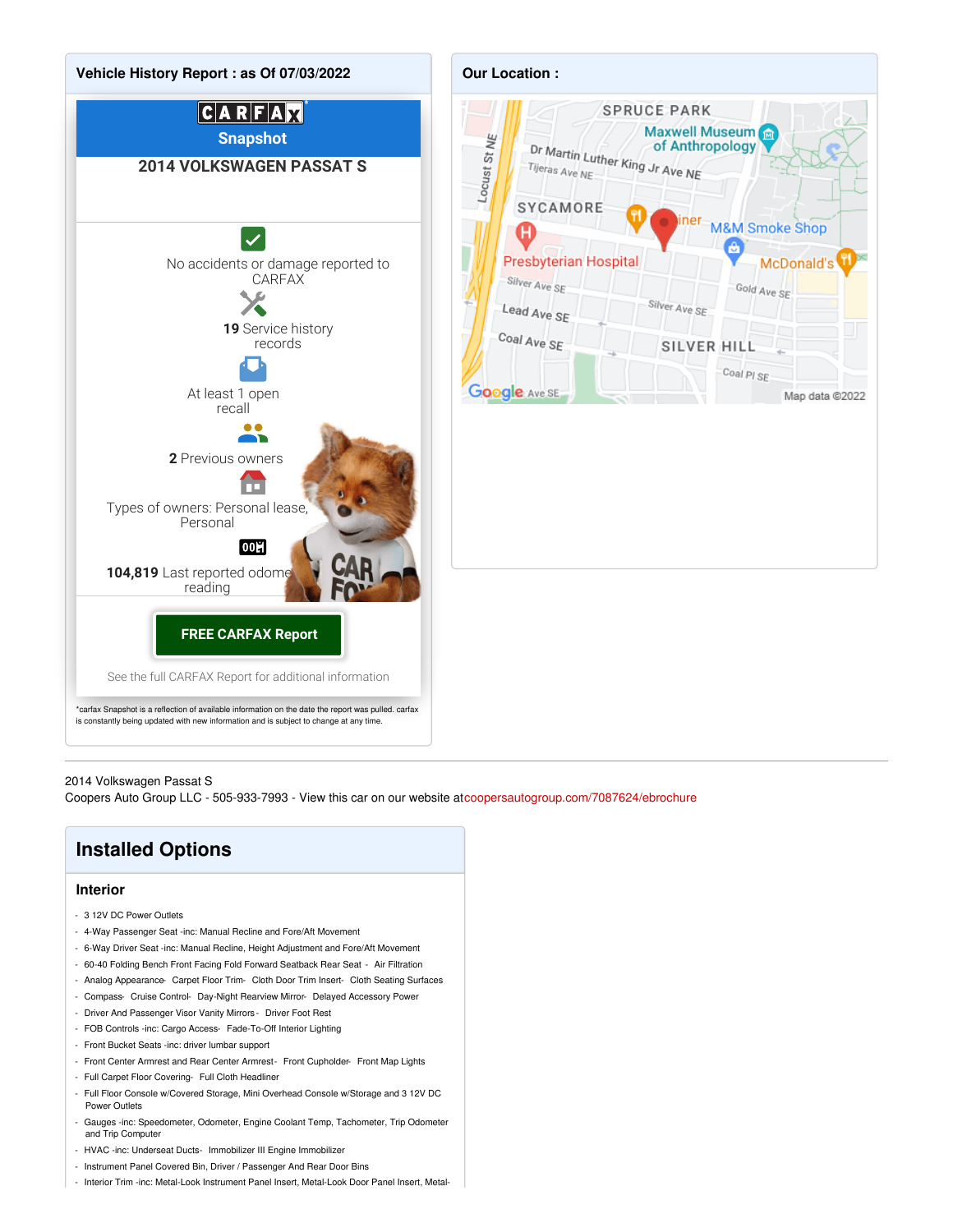Look Console Insert and Chrome/Metal-Look Interior Accents

- Locking Glove Box
- Manual Adjustable Front Head Restraints and Manual Adjustable Rear Head Restraints

- Interior Trim -inc: Metal-Look Instrument Panel Insert, Metal-Look Door Panel Insert, Metal-

- Manual Air Conditioning- Manual Tilt/Telescoping Steering Column
- Outside Temp Gauge- Power 1st Row Windows w/Front And Rear 1-Touch Up/Down
- Power Door Locks w/Autolock Feature- Power Fuel Flap Locking Type
- Power Rear Windows- Rear Cupholder- Redundant Digital Speedometer
- Remote Keyless Entry w/Integrated Key Transmitter, 4 Door Curb/Courtesy, Illuminated Entry and Panic Button
- Remote Releases -Inc: Power Cargo Access- Seats w/Cloth Back Material
- Trip Computer- Urethane Gear Shifter Material- Valet Function

### **Exterior**

- Auto On/Off Aero-Composite Halogen Daytime Running Headlamps w/Delay-Off
- Black Grille w/Chrome Accents- Black Side Windows Trim- Body-Colored Door Handles
- Body-Colored Front Bumper
- Body-Colored Power Side Mirrors w/Manual Folding and Turn Signal Indicator
- Body-Colored Rear Bumper Clearcoat Paint
- Compact Spare Tire Mounted Inside Under Cargo- Fixed Rear Window w/Defroster
- Fully Galvanized Steel Panels- Light Tinted Glass- Perimeter/Approach Lights
- Steel Spare Wheel- Tailgate/Rear Door Lock Included w/Power Door Locks
- Tires: P215/60R16 AS- Trunk Rear Cargo Access- Variable Intermittent Wipers
- Wheels: 16" Steel w/Full Covers

### **Safety**

- 3 12V DC Power Outlets
- 4-Way Passenger Seat -inc: Manual Recline and Fore/Aft Movement
- 6-Way Driver Seat -inc: Manual Recline, Height Adjustment and Fore/Aft Movement
- 60-40 Folding Bench Front Facing Fold Forward Seatback Rear Seat Air Filtration
- Analog Appearance- Carpet Floor Trim- Cloth Door Trim Insert- Cloth Seating Surfaces
- Compass- Cruise Control- Day-Night Rearview Mirror- Delayed Accessory Power
- Driver And Passenger Visor Vanity Mirrors Driver Foot Rest
- FOB Controls -inc: Cargo Access- Fade-To-Off Interior Lighting
- Front Bucket Seats -inc: driver lumbar support
- Front Center Armrest and Rear Center Armrest- Front Cupholder- Front Map Lights
- Full Carpet Floor Covering- Full Cloth Headliner
- Full Floor Console w/Covered Storage, Mini Overhead Console w/Storage and 3 12V DC Power Outlets
- Gauges -inc: Speedometer, Odometer, Engine Coolant Temp, Tachometer, Trip Odometer and Trip Computer
- HVAC -inc: Underseat Ducts- Immobilizer III Engine Immobilizer
- Instrument Panel Covered Bin, Driver / Passenger And Rear Door Bins
- Interior Trim -inc: Metal-Look Instrument Panel Insert, Metal-Look Door Panel Insert, Metal-Look Console Insert and Chrome/Metal-Look Interior Accents
- Locking Glove Box
- Manual Adjustable Front Head Restraints and Manual Adjustable Rear Head Restraints
- Manual Air Conditioning- Manual Tilt/Telescoping Steering Column
- Outside Temp Gauge- Power 1st Row Windows w/Front And Rear 1-Touch Up/Down
- Power Door Locks w/Autolock Feature- Power Fuel Flap Locking Type
- Power Rear Windows- Rear Cupholder- Redundant Digital Speedometer
- Remote Keyless Entry w/Integrated Key Transmitter, 4 Door Curb/Courtesy, Illuminated Entry and Panic Button
- Remote Releases -Inc: Power Cargo Access- Seats w/Cloth Back Material
- Trip Computer- Urethane Gear Shifter Material- Valet Function

#### **Mechanical**

- 140 Amp Alternator- 18.5 Gal. Fuel Tank- 3.87 Axle Ratio
- 4-Wheel Disc Brakes w/4-Wheel ABS, Front Vented Discs, Brake Assist and Hill Hold Control
- 61-Amp/Hr 330CCA Maintenance-Free Battery w/Run Down Protection
- Electric Power-Assist Speed-Sensing Steering- Engine Oil Cooler
- Engine: 1.8L 4-Cylinder DOHC- Front And Rear Anti-Roll Bars- Front-Wheel Drive
- Gas-Pressurized Shock Absorbers- Multi-Link Rear Suspension w/Coil Springs
- Single Stainless Steel Exhaust- Strut Front Suspension w/Coil Springs
- Transmission w/Driver Selectable Mode and Tiptronic Sequential Shift Control
- Transmission: 6-Speed Automatic